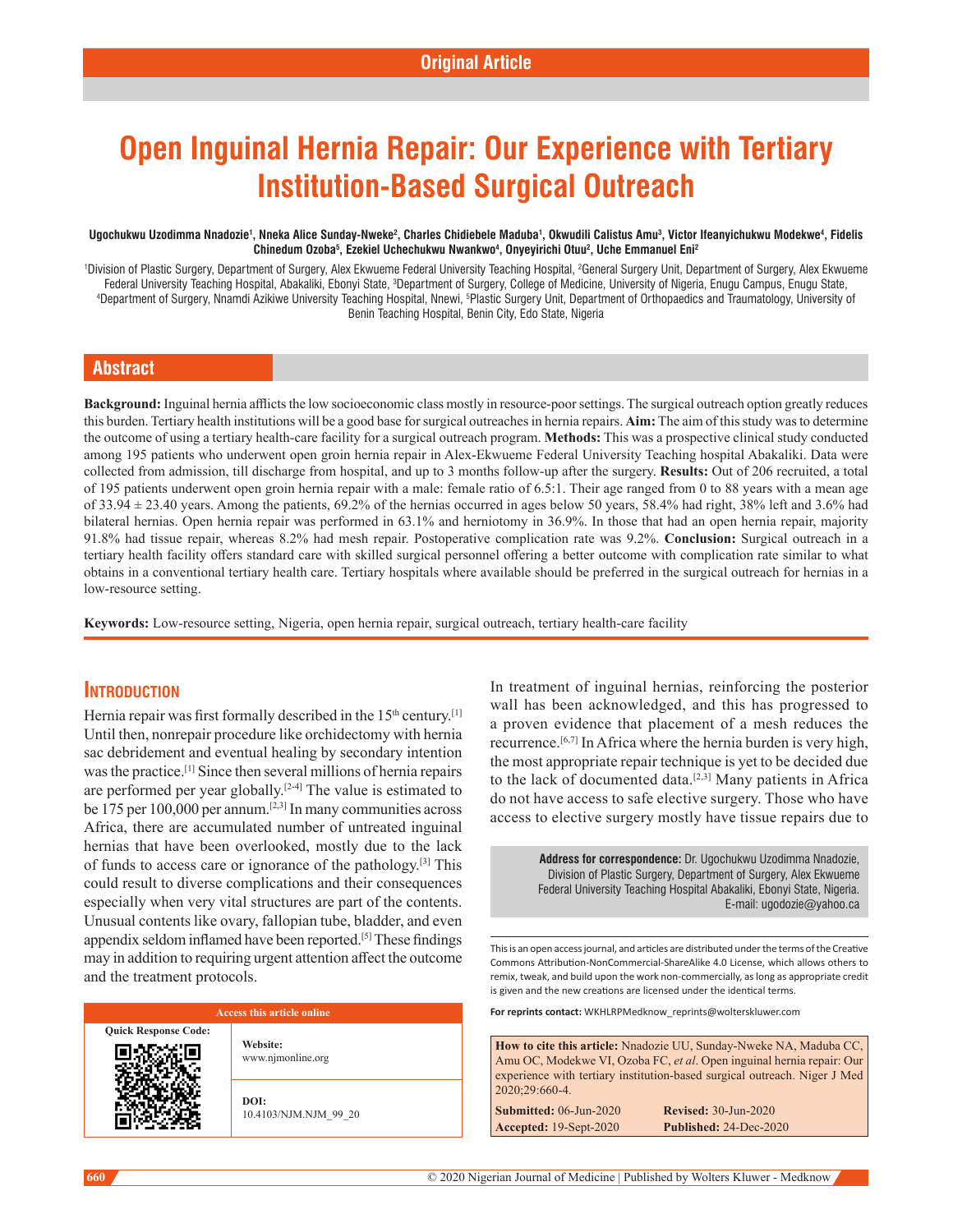the relative high cost of mesh or even lack of mesh.[8] Data in the literature have shown that tissue repair is more common in Africa, and this has remained the same for the decades. [9-11] The most common method of repair is Bassini repair which is far more in use than Nylon Darn and Mac Vay in Africa.[3] Although the trend in hernia repair progressed, tissue repair persists in Africa due mainly to poverty. This is a major reason why surgical outreach options have helped immensely in reducing the hernia disease burden. Most of such outreaches are done in make shift facilities with some complications. This study evaluates our experience with 195 patients who underwent open hernia repair over a 1-week period at a tertiary hospital in South-eastern Nigeria in an outreach setting. The use of a tertiary institution for surgical care represents a paradigm shift from the traditional approach to surgical outreach.

## **Methods**

The T Y Danjuma foundation is a charitable organization that works in Nigeria to assist less privileged to assess medical treatment both surgical and nonsurgical pathologies. This was a prospective clinical study conducted on 206 patients of which 11 patients declined consent. The patients with uncomplicated hernias and controlled systemic disease who or their relatives gave consent to surgery, and publications were involved in the study. The program took place in the department of surgery, Alex‑Ekwueme Federal University Teaching Hospital Abakaliki, Ebonyi State Nigeria, from June 7, 2018, to June 14, 2018 under this foundation.

Patients with complicated hernias, uncontrolled comorbidity or who failed to give consents were excluded. In each day of the surgery, patients were admitted on the morning of the surgery into surgical ward. They were thoroughly evaluated for fitness using basic investigations(full blood count, urinalysis, random blood sugar, chest X‑rays, and electrocardiogram). Each investigation is chosen based on patients' clinical findings. Those found fit were enrolled into the study. Anesthesia ranged from general, regional to local anesthesia. Prophylactic antibiotic (cephalosporin) was given at induction of anesthesia or before infiltration of local anesthesia.

Children below 12 years had herniotomies alone, children between 12 and 18 years had either herniotomy with narrowing of the deep ring (with vicryl 2/0 suture) or herniorrhaphy if the posterior wall is weak. All the adults had either tissue repair with posterior wall re-enforcement or tension-free repair with mesh (hernioplasty). The indications for mesh repair were recurrent hernias and hernias with posterior wall defect adjudged to be very weak. At the end of the surgery, patients were discharged home on the same day (day-care surgery) or admitted for further care depending on postoperative clinical condition influenced mainly by associated complication. All admitted patients were discharged within 3 days of their surgeries. Postoperatively, patients were place on analgesics and antibiotics extended for those with complications and for those that had mesh repair. Following discharge patients were followed up in the outpatient clinic for a period of 3 months.

## **Results**

Out of 206 recruited, a total of 195 patients met the criteria and underwent open inguinal hernia repair. The age group distribution of cases ranged from 0 to 88 years with a mean age of  $33.94 \pm 23.40$  years [Tables 1 and 2]. The male to female ratio was 6.5:1 [Table 2]. This study shows that inguinal hernias are more common in uneducated, married men who majorly resided in the rural areas [Table 2]. Two-peak age incidence were noted, one in childhood and another increase in the incidence after 20 years [Table 1]. It was also observed that among the patients, 69.2% of the hernias occurred in ages below 50 years, whereas 30.8% occurred in those above 50 years

|        |  | Table 1: Age group distribution of patients with inguinal |  |  |
|--------|--|-----------------------------------------------------------|--|--|
| hernia |  |                                                           |  |  |

| Age group (years) | Frequency (%) |
|-------------------|---------------|
| $0 - 9$           | 50 (25.64)    |
| $10 - 19$         | 17(8.72)      |
| $20 - 29$         | 20(10.26)     |
| $30 - 39$         | 22 (11.28)    |
| $40 - 49$         | 25 (12.82)    |
| $50 - 59$         | 34 (17.44)    |
| $60 - 69$         | 15(7.69)      |
| $70 - 79$         | 11(5.64)      |
| $80 - 89$         | 1(0.51)       |
| Total             | 195 (100)     |

Mean 33.93±23.40 SD. SD: Standard deviation

## **Table 2: Sociodemographic features of the participants (***n***=195)**

| Variables                | Frequency/percentage, $n$ (%) |
|--------------------------|-------------------------------|
| Age (years), mean        | $33.94 \pm 23.40$             |
| Gender                   |                               |
| Male                     | 169 (86.7)                    |
| Female                   | 26(13.3)                      |
| Marital status           |                               |
| Single                   | 96 (49.2)                     |
| Married                  | 97 (49.7)                     |
| Divorced                 | 2(1.1)                        |
| Place of residence       |                               |
| Urban                    | 30(15.4)                      |
| Rural                    | 165 (84.6)                    |
| <b>Educational level</b> |                               |
| Nil                      | 90 (46.2)                     |
| Primary                  | 65 (33.3)                     |
| Secondary                | 21(10.8)                      |
| Tertiary                 | 19(9.7)                       |
| Previous surgery         |                               |
| Yes                      | 15(7.7)                       |
| No                       | 180 (92.3)                    |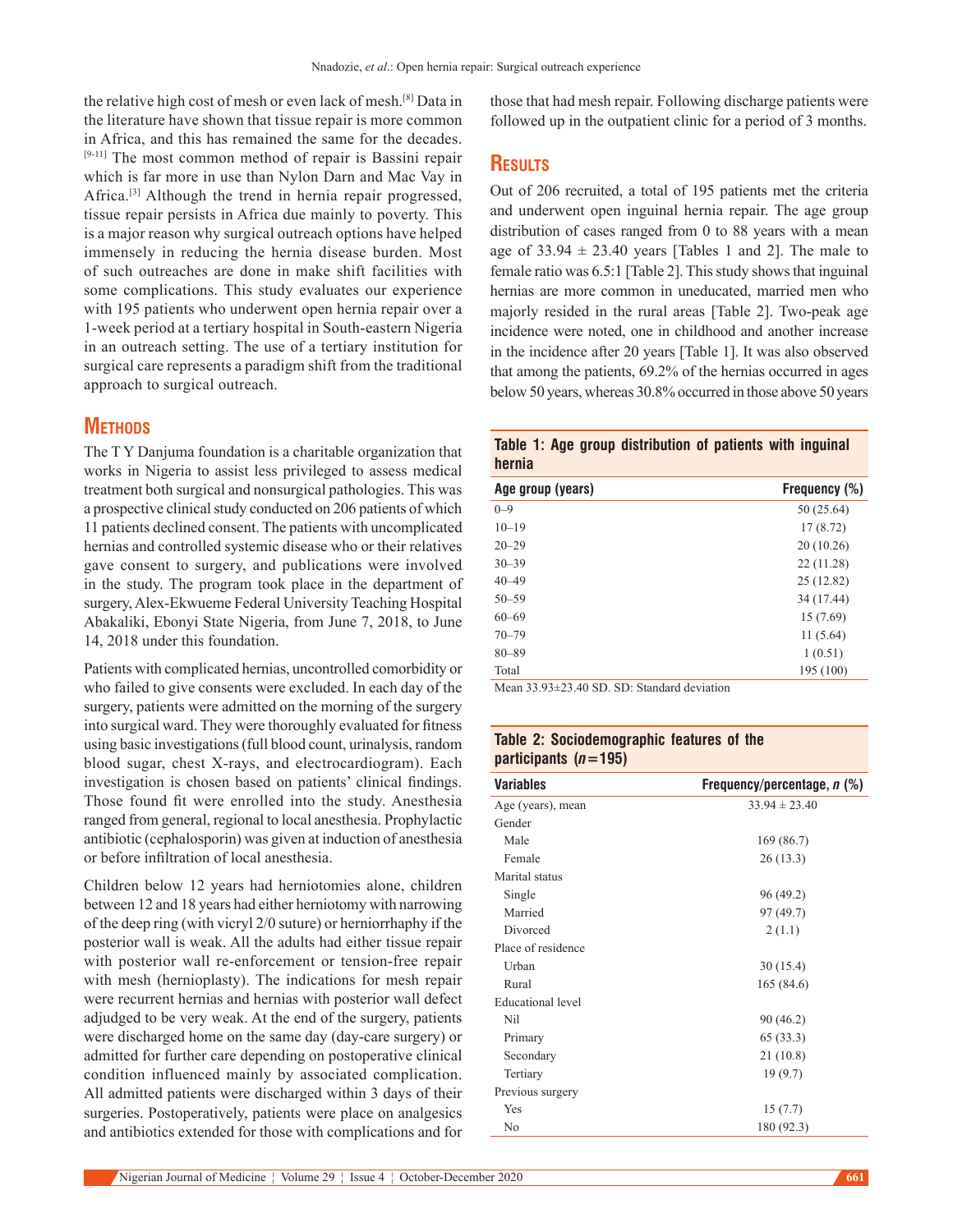of age [Table 1]. Among patients with inguinal hernias, it was noted that 58.4% of them had right sided hernia, 38% had left sided while 3.6% had bilateral hernias [Figure 1]. More patients were operated under local anesthesia and all patients had prophylactic antibiotics, with 83.1% receiving postoperative analgesia [Table 2]. During the surgery, herniating contents were examined, and the following were noted; small bowel: 38.5%, appendix: 3.1%, omentum: 10.8%, preperitoneal fat: 3.6% and cecum in 0.5% [Figure 2]. Nylon Darn technique was majorly used accounting for 78.9% of tissue repairs.

Open hernia repair was performed in 63.1% of patients, whereas 36.9% had herniotomy [Table 3]. In those that had open hernia repair, open hernioplasty (repair with mesh) was done in 7.3%, whereas tissue repair was done in 92.7% [Table 3].

Postoperative complications were noted in 9.2% of patients, with scrotal oedema and hematoma being the highest 3.1% [Table 4].

## **Discussion**

Inguinal hernias are prevalent in developing countries including Nigeria. They afflict mainly the males probably due to the level of strenuous activity which they embark on.[2-4,12,13] In our study also, a male predominance was also observed with a male‑to‑female ratio of 6.5:1. The mean age was  $33.94 \pm 23.40$  years while the peaks were 0–9 years and 40–59 years which are in keeping with a published report in the sub-region which showed two periods being 5–15 years and above 20 years.[3] We also found that hernia increases with age in this study. This is consistent with the known fact that hernias tend to increase after 16–24 years.<sup>[13]</sup> The peak age in adults of approximately 40–59 years from our study represents an active workforce in our environment. The hernia affliction if left untreated would eventually affect economic productivity in our environment where males are still considered the bread winners. It therefore necessitates prompt intervention.

Our patients were also commonly rural dwellers who mostly engage in farming activities. This level of strenuous activities would contribute to their developing inguinal hernia disease.<sup>[14]</sup> Being peasant farmers, they were also unable to access care



**Figure 1:** Horizontal: Hernia Location, Vertical: Percentage (%), (*n* = 195) **Figure 2:** Hernia sac contents (*n* = 195)

in the established medical centres. Other factors such as poor educational level and other features of low socioeconomic indices were elucidated which are consistent with other published reports.[13-15]

#### **Table 3: Peri-operative findings**

| <b>Variables</b>                 | Frequency, n (%) |  |  |
|----------------------------------|------------------|--|--|
| Anaesthesia                      |                  |  |  |
| General                          | 70 (35.9)        |  |  |
| Regional                         | 40(20.5)         |  |  |
| Local                            | 85 (43.6)        |  |  |
| Intraoperative medications       |                  |  |  |
| Prophylactic antibiotics         | 195 (100)        |  |  |
| Analgesia                        | 162(83.1)        |  |  |
| Type of surgery $(n=195)$        |                  |  |  |
| Herniorrhaphy                    | 123(63.1)        |  |  |
| Herniotomy                       | 72 (36.9)        |  |  |
| Types of herniorrhaphy $(n=123)$ |                  |  |  |
| Open tissue repair               | 114 (92.7)       |  |  |
| Open mesh repair                 | 9(7.3)           |  |  |
| Types of tissue repair $(n=114)$ |                  |  |  |
| <b>Bassini</b>                   | 22(19.3)         |  |  |
| Nylon darn                       | 90 (78.9)        |  |  |
| Others                           | 2(1.8)           |  |  |
| Types of hernia seen $(n=195)$   |                  |  |  |
| Direct                           | 47(24.1)         |  |  |
| Indirect                         | 147 (75.4)       |  |  |
| Pantaloon                        | 1(0.5)           |  |  |
|                                  |                  |  |  |

#### **Table 4: Complications postsurgery (18 out of 195)**

| <b>Variables</b>                | Frequency (%) |
|---------------------------------|---------------|
| Scrotal edema                   | 6(3.1)        |
| Haematoma                       | 6(3.1)        |
| Wound infection                 | 3(1.5)        |
| Scrotal excoriation             | 1(0.5)        |
| Postcatheterization urethritis  | 1(0.5)        |
| Postspinal anaesthesia headache | 1(0.5)        |
|                                 |               |

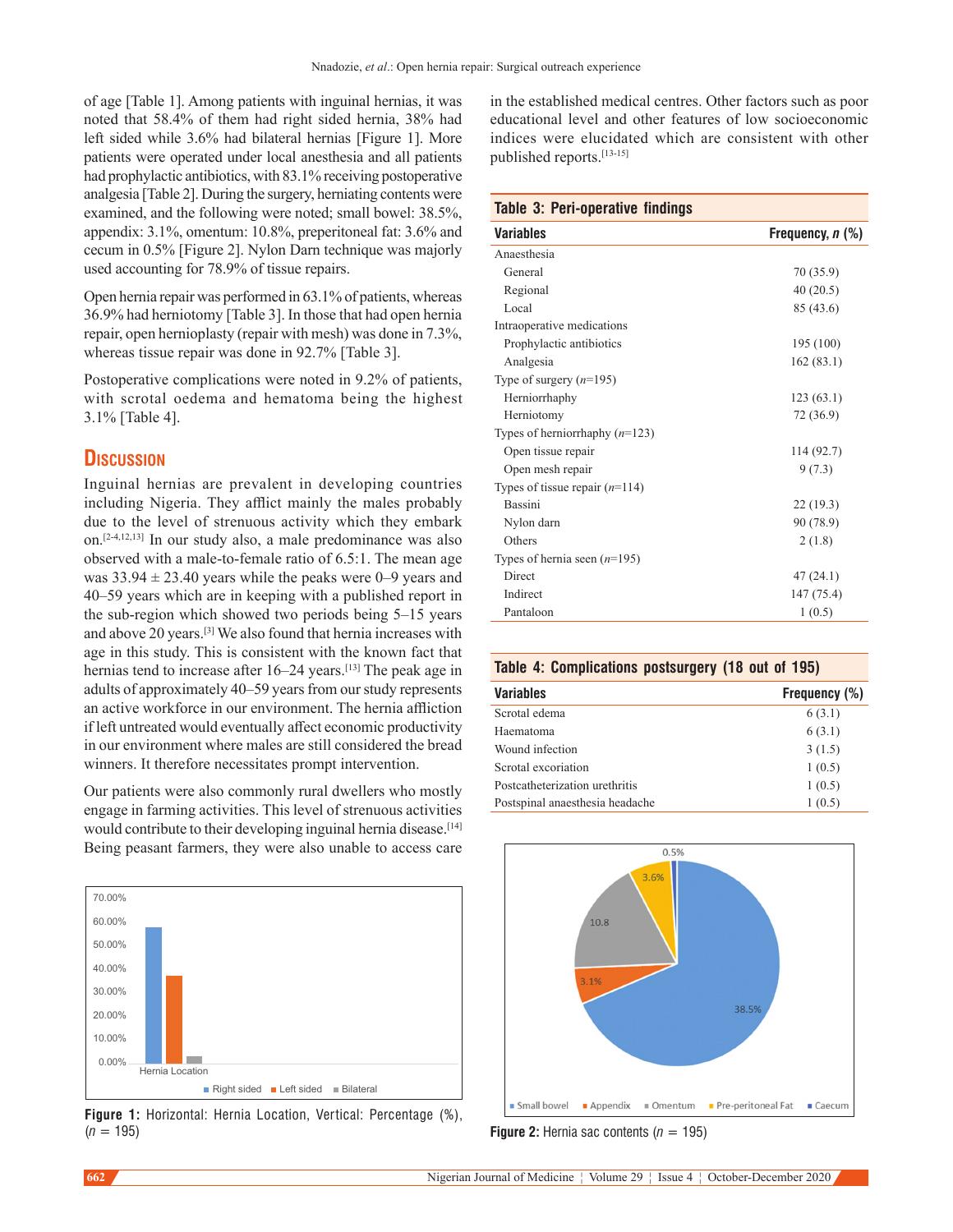In the present study, inguinal hernias are more common on the right when compared to left, with a ratio of 1.5:1. The anatomical explanation of this may be from delay in the obliteration of right processus vaginalis as right testis descends later than the left in life. This is similar with literature reports on right-sided inguinal hernia predominance.<sup>[2,14,16]</sup>

Agbakwuru *et al*. and Ohene‑Yeboah and Abantanga reported more cases of indirect inguinal hernia in their works when compared to direct and pantaloon hernias.[3,4] In this study, more cases of the inguinal hernias were indirect type and correlates with the above studies.

Warwick *et al*. and O'Dwyer *et al*. in their works have stated that all forms of anaesthesia are safe for hernia repairs.[8,17] In the present study, three forms of anesthesia were used, namely general, regional and local anesthesia. Greater number of patients (43.6%) was operated on with local anesthesia, and choice of anesthesia was guided by hernia size and age of patient, as complicated hernias were excluded. On the contrary, information from other African studies has shown increased use of general and spinal anesthesia for hernia repair.[3] However, the present study has shown a progression from general/ regional anesthesia to local anesthesia. General anesthesia in our study of mixed age group was mainly in children for obvious reason of noncompliance. Chen *et al*. showed that local anesthesia is cheaper, available, and safe in inguinal hernia repair.[18] Therefore, it is a veritable option in the low socioeconomic population as ours when its indications are met.

Fall *et al*. and Adesunkanmi *et al*. have shown that in Africa tissue repair is more common and has remained the same, with Bassini technique of repair as the most common.<sup>[9-11]</sup> In the present study, Nylon Darn technique was the most common technique of tissue repair (78.9%). Most surgeons were conversant with the technique which suits well to our setting in being cheap and available compared to use of mesh and having low recurrence.[19] Olasehinde *et al*. in their work on a 5‑year review of Darning technique of inguinal hernia repair have shown that Darning technique is a safe and effective method of inguinal hernia repair.<sup>[19]</sup>

This technique could be used irrespective of the hernia sac contents. This study noted six patients(3.1%) with uncommon contents, and all were uninflamed appendices and did not influence the choice of repair nor outcome. Uncommon contents of inguinal hernial sac have been reported in the literature. Kidmas *et al*. in Jos, Nigeria reported two cases of inflamed vermiform appendices in inguinal hernia.<sup>[5]</sup> Goyal *et al*. in their work on uncommon contents of inguinal hernial sac of 330 patients reported (1.5%) five uncommon contents(two vermiform appendices, an ovary, Fallopian tube, and urinary bladder).[20]

We had a postoperative complication rate of 9.2% which is close to 7.79% observed by Ramyil *et al*. in Jos Nigeria.[21] This being an outreach setting, with such complication rate and no mortality emphasizes the advantage of a tertiary institution collaboration in surgical outreaches. The complications ranged from edema, scrotal hematoma to superficial wound infection. These were successfully managed conservatively with scrotal support, anti-inflammatory drugs, and antibiotics, where appropriate.

#### **Limitations**

Short duration of follow-up which limited assessment of other long‑term complications such as hernia recurrence was a major limitation. Although high-volume study in terms of sample size and study duration, it is a one-center study and will need expansion.

## **Conclusion**

Surgical outreach with operative care in a tertiary institution has the obvious advantage of providing a level of care at par with the conventional tertiary care outcomes. There is availability of adequate skilled manpower conversant with better options of repair. The nylon darning technique was mostly used in this outreach which is cheap and has low recurrence rate. There is also low complication rate which goes to emphasize the advantage of a tertiary hospital use as a base for surgery in outreaches. It is recommended that this collaboration be sustained to forestall untoward effects often encountered in surgical outreaches.

#### **Acknowledgement**

We acknowledge the TY Danjuma foundation who sponsored the operations. We also acknowledge the surgery, anaesthesia and medical social welfare departments of Alex Ekwueme Federal University Teaching Hospital for their roles during the surgical outreach.

## **Financial support and sponsorship**

Nil.

#### **Conflicts of interest**

There are no conflicts of interest.

## **References**

- 1. Patel RP, Tandel CJ, Dadiala G, Parekh JN. A study of open inguinal hernioplasty with horizontal incision at tertiary care hospital. Int Surg J 2017;4:2623‑26.
- 2. Sunday‑Nweke NA, Ezeome ER, Nwigwe CG. Recovery advantages of transverse skin crease incision in uncomplicated inguinal hernia repair in Federal Teaching Hospital Abakaliki, Nigeria. Gen Surg 2020;3:8.
- 3. Ohene‑Yeboah M, Abantanga FA. Inguinal hernia disease in Africa: A common but neglected surgical condition. West Afr J Med 2011;30:77‑83.
- 4. Agbakwuru AE, Etonyeaku AC, Olasehinde O, Kolawole AO, Talabi AO, Akinkuole AA, *et al*. Recurrent inguinal hernia in Ile‑Ife Nigeria: Characteristics of outcome of management. Niger J Surg Sci 2016;26:33‑8.
- 5. Kidmas AT, Iya D, Yilkudi MG, Nnadozie U. Acute appendicitis in inguinal hernia: Report of two cases. East Afr Med J 2004;81:490-1.
- 6. Scott NW, McCormack K, Graham P, Go PM, Ross SJ, Grant AM. Open mesh versus non‑mesh for repair of femoral and inguinal hernia. Cochrane Database Syst Rev 2002;(4): CD002197.doi: 10. 1002/14651858.CD002197.
- 7. Rosenberg J, Andresen K. The onstep method for inguinal hernia repair: